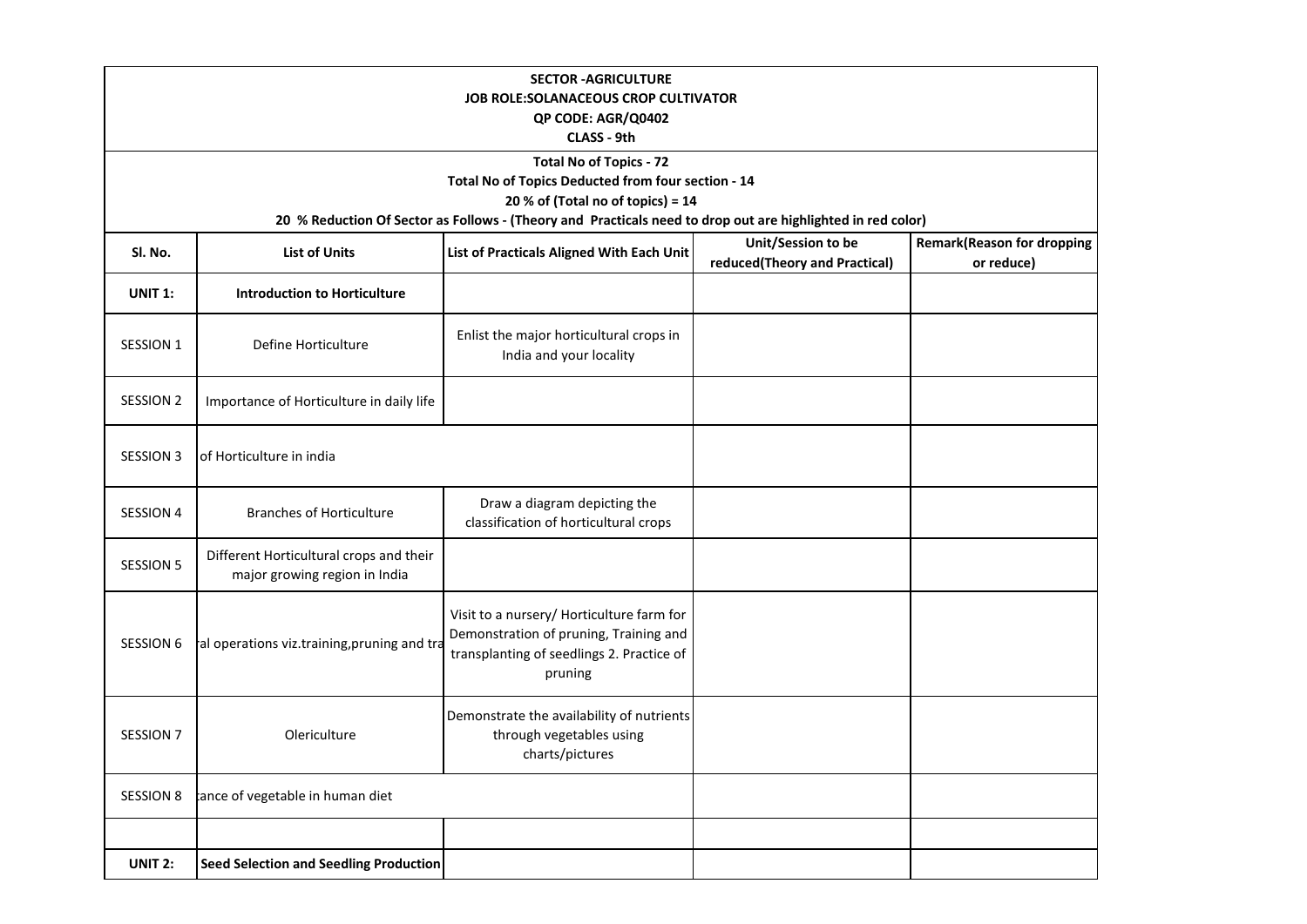| <b>SESSION 1</b> | cteristics of seed with their suitability to                                                            | Identify various and appropriate variety<br>(including hybrid) of Solanaceous crops                                                                                               |  |
|------------------|---------------------------------------------------------------------------------------------------------|-----------------------------------------------------------------------------------------------------------------------------------------------------------------------------------|--|
| <b>SESSION 2</b> | Characteristics of healthy varieties                                                                    | Identify various vendors / suppliers<br>(including government nurseries<br>/department) of the seed that are<br>certified                                                         |  |
| <b>SESSION 3</b> | bemand of various variety in the market                                                                 | Procure seeds in appropriate<br>quantity.Identify market rates for<br>Solanaceous crop seeds (such as<br>tomato, capsicum,)                                                       |  |
| <b>SESSION 4</b> | Preparing the site for seed bed                                                                         | Demonstration of the procedure of<br>preparation of various types of seed<br>beds - raised, sunken, level                                                                         |  |
| <b>SESSION 5</b> | Soil sterilization - solarisation and<br>chemical treatment                                             |                                                                                                                                                                                   |  |
| <b>SESSION 6</b> | Seed treatment techniques with<br>chemicals                                                             |                                                                                                                                                                                   |  |
| <b>SESSION 7</b> | Factors affecting seed germination -<br>seed viability, seed pests and diseases,<br>etc                 | Estimating how much seed is required to<br>grow a given number of area for each<br>crop                                                                                           |  |
| <b>SESSION 8</b> | Factors to be considered while planting<br>seeds on seed bed and polybags/ trays<br>- time, depth, etc. | Planting seeds in the poly bags/trays to<br>aid in the cultivation of Solanaceous<br>crops. Counting the nu ber of seeds that<br>have germinated so as to asses mortality<br>rate |  |
| <b>SESSION 9</b> | es and disadvantages of soil nursery or tra                                                             | Identify soil nursery or tray method for<br>growing seedlings                                                                                                                     |  |
| SESSION 10       | Depth and spacing of planting seedlings<br>in case of soil nursery & tray for<br>Solanaceous crops      | Plant the seed at correct depth and<br>appropriate spacing . Water the seedling<br>at appropriate time with appropriate<br>method                                                 |  |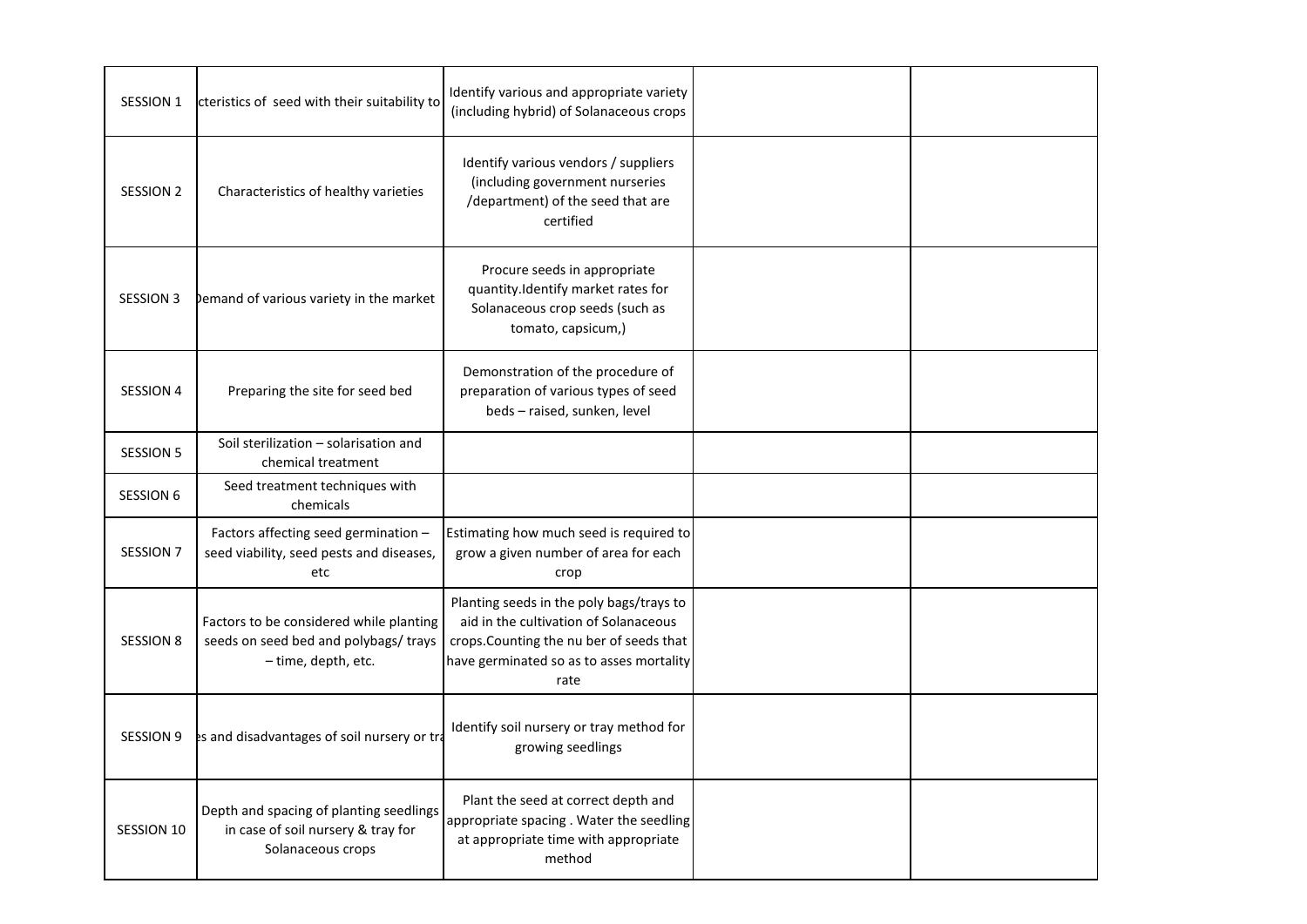| UNIT <sub>3</sub> | <b>Field Preparation and Transplanting in</b><br><b>Solanaceous Crops</b>                         |                                                                                                                     |  |
|-------------------|---------------------------------------------------------------------------------------------------|---------------------------------------------------------------------------------------------------------------------|--|
| <b>SESSION 1</b>  | Importance of Soil testing                                                                        | Enlist the authorised soil testing centres<br>in your state.                                                        |  |
| <b>SESSION 2</b>  | Various authorized centers of soil testing                                                        | Prepare the land with ridges and<br>furrows                                                                         |  |
| <b>SESSION 3</b>  | Level of soil tillage including depth of<br>ploughing and appropriate equipments<br>for ploughing | Application of farm yard manure and<br>Fertilizer                                                                   |  |
| <b>SESSION 4</b>  | Distance between ridges and furrows                                                               |                                                                                                                     |  |
| SESSION 5         | farm yard manure and fertilizer in appropriate quantity                                           |                                                                                                                     |  |
| <b>SESSION 6</b>  | in to account of soil, climatic conditions                                                        | Appropriate time for planting by taking Demonstration Transplanting of seedling<br>at appropriate stage and spacing |  |
| <b>SESSION 7</b>  | Planting equipments (shovel or trowel)                                                            |                                                                                                                     |  |
| <b>SESSION 8</b>  | Spacing between rows and plants                                                                   |                                                                                                                     |  |
| <b>SESSION 9</b>  | 4. Advantages and disadvantages of<br>intercropping and types of plant to be<br>intercropped      |                                                                                                                     |  |
| <b>SESSION 10</b> | 5. Advantages of crop rotation                                                                    |                                                                                                                     |  |
|                   |                                                                                                   |                                                                                                                     |  |
| UNIT <sub>4</sub> | Nutrient Management in Vegetable Crops                                                            |                                                                                                                     |  |
| <b>SESSION 1</b>  | ts / components under macro & micro nu                                                            | Understand the basic macro & micro<br>nutrients with their functions                                                |  |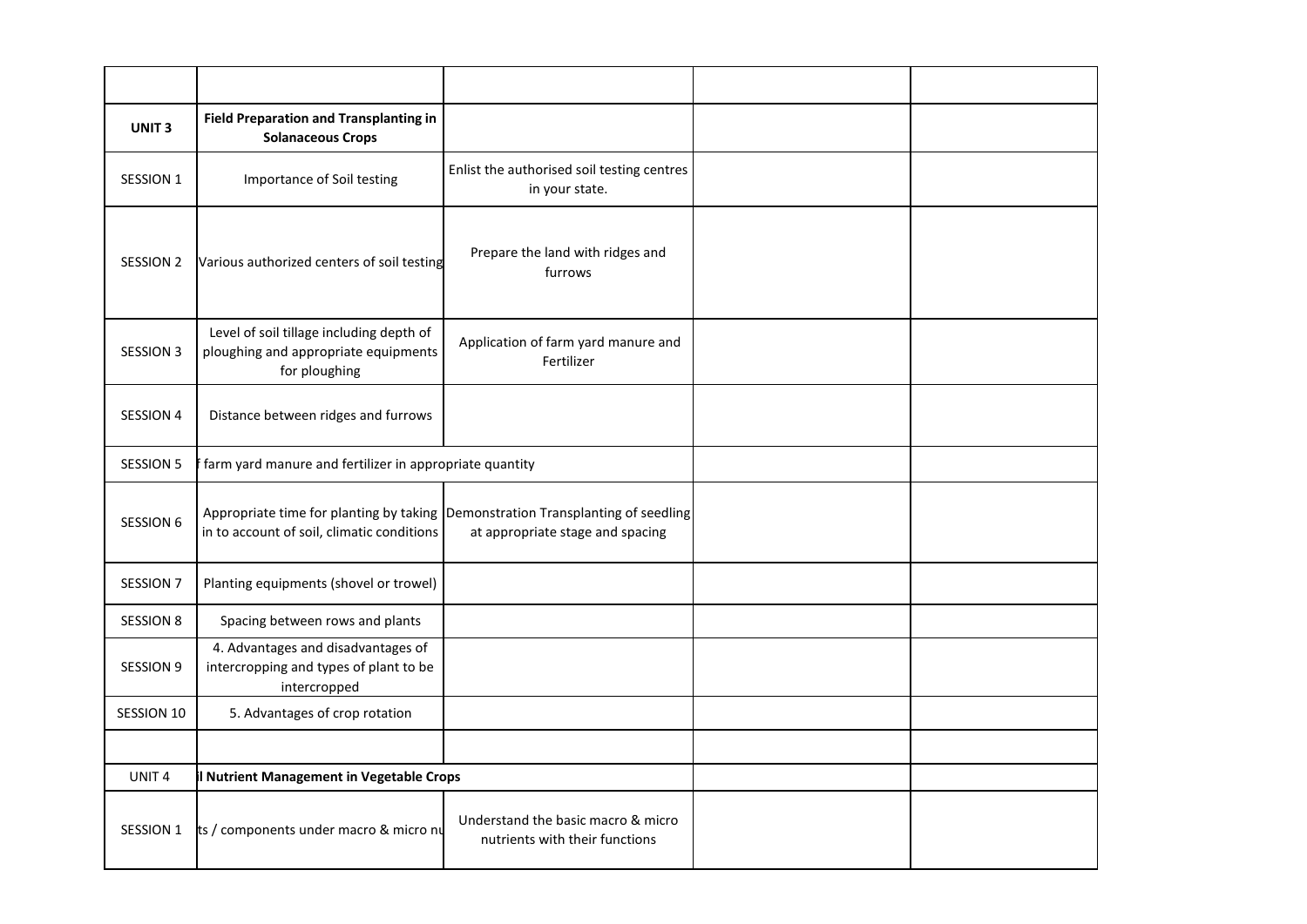| <b>SESSION 2</b>  | Function of each macro & micro<br>nutrient                                                                                | Undertake testing of soil to determine<br>its nutrient and fertilizer needs from<br>authorized laboratory                                                                 |                                            |                                             |
|-------------------|---------------------------------------------------------------------------------------------------------------------------|---------------------------------------------------------------------------------------------------------------------------------------------------------------------------|--------------------------------------------|---------------------------------------------|
| <b>SESSION 3</b>  | Advantages & disadvantages of<br>particular macro & micro nutrients                                                       | Collect soil testing report                                                                                                                                               |                                            |                                             |
| SESSION 4         | Types of organic manures (farm yard<br>manure, compost, green manure,<br>vermicompost), fertilizers and<br>biofertilizers | Visit to a Vegetable farm for applying<br>manures and fertilizers as per the<br>recommended dose to various<br>vegetables                                                 |                                            |                                             |
| <b>SESSION 5</b>  | Methods of application of manures,<br>fertilizers and biofertilizers                                                      |                                                                                                                                                                           |                                            |                                             |
| <b>SESSION 6</b>  | Time of application of manures,<br>fertilizers and biofertilizer                                                          |                                                                                                                                                                           |                                            |                                             |
|                   |                                                                                                                           |                                                                                                                                                                           |                                            |                                             |
| UNIT <sub>5</sub> | <b>Occupation Health, Hygiene and First</b><br><b>Aid Practices</b>                                                       |                                                                                                                                                                           |                                            |                                             |
| <b>SESSION 1</b>  | Types of hazards                                                                                                          | Reading of the manuals for tools,<br>equipment and materials used at<br>Vegetable Farm                                                                                    | <b>Theory</b>                              | <b>Reduced by Subject Matter</b><br>Expert. |
| SESSION 2         | Common hazards at Vegetable Farm                                                                                          | Demonstration of the correct and safe<br>use of tools, equipment and materials.                                                                                           | <b>Types of hazards</b>                    |                                             |
| <b>SESSION 3</b>  | Principles of safety and health                                                                                           | Discussion on the procedure for<br>reporting any accident, incident or<br>problem without delay to an<br>appropriate person and taking action to<br>reduce further danger | <b>Common hazards at Vegetable</b><br>Farm |                                             |